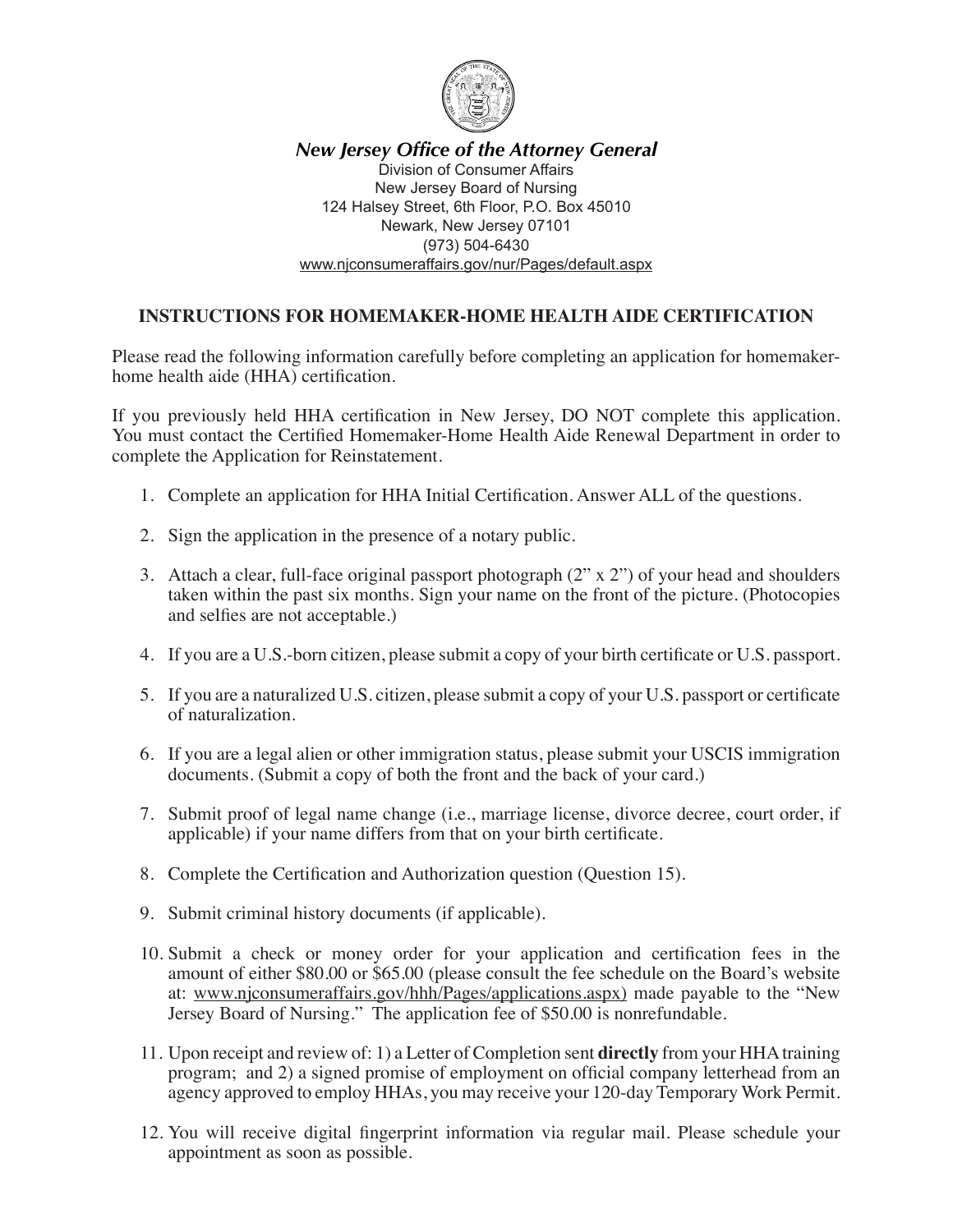- 13. If your criminal background check results reveal no convictions for disqualifying offenses or other crimes, you will be certified. If your criminal background results reveal convictions for disqualifying offenses or other crimes, your application must be reviewed by the Board's disciplinary committee.
- 14. Please notify the Board of any change of address or change in your contact information.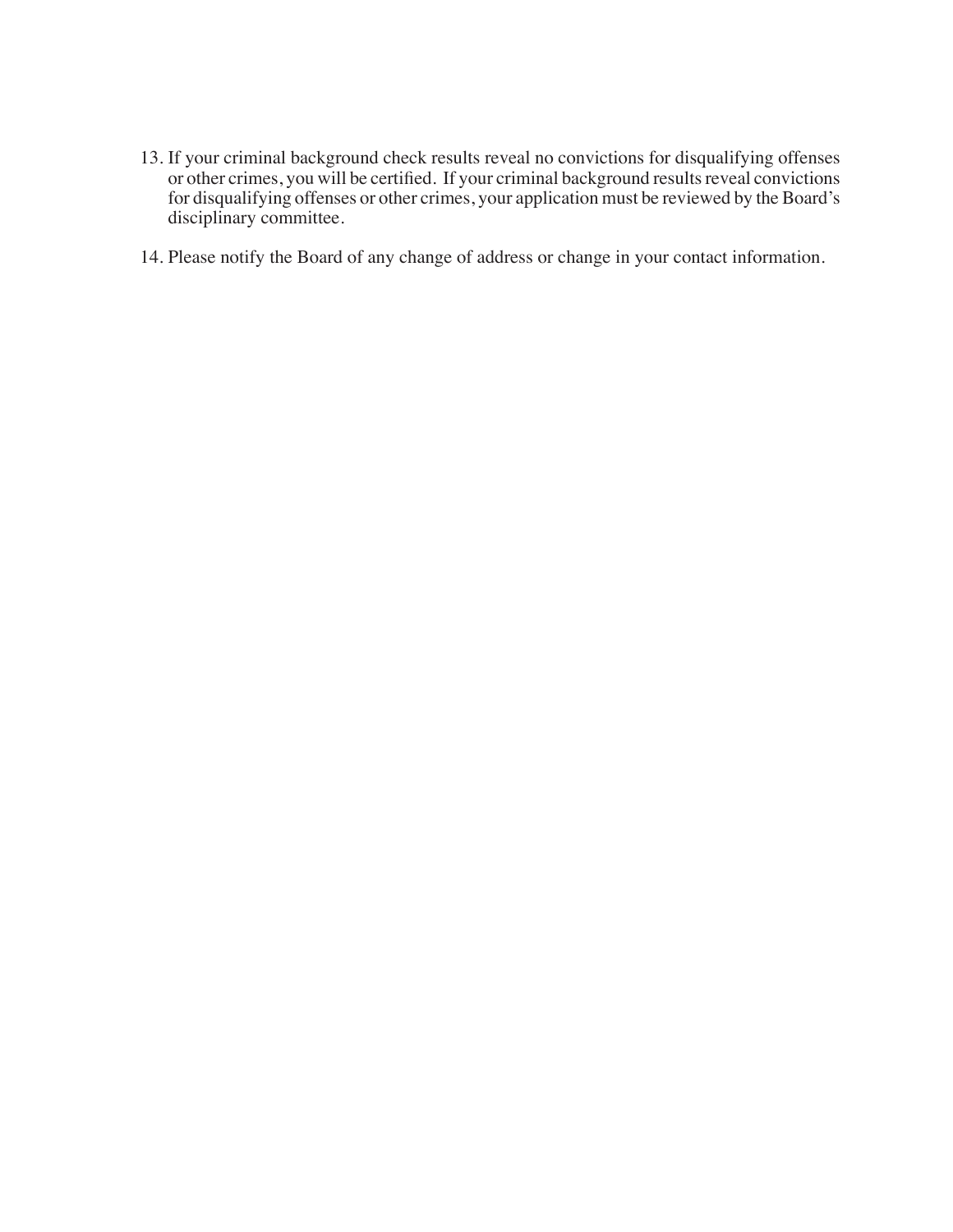**Official Use Only** Board of Nursing Candidate's Number

| 120-Day Period: |                                                                        |
|-----------------|------------------------------------------------------------------------|
| Begins          |                                                                        |
| Ends            | <b>New Jersey Office of the Attorne</b><br>Division of Consumer Affair |

Please note that your criminal history background check must be completed within the 120-day conditional certification period. If this is not accomplished, your conditional certification will be terminated.



*New Jersey Office of the Attorney General* Division of Consumer Affairs New Jersey Board of Nursing 124 Halsey Street, P.O. Box 45010 Newark, New Jersey 07101 (973) 504-6430

If you have ever held certification as a homemaker-home health aide in New Jersey, you should **not** fill out this application. You should instead fill out the Application for Reinstatement of a Homemaker-Home Health Aide Certification which may be obtained from the Board.

# **Application to Become a Certified Homemaker-Home Health Aide (Including the Certification and Authorization for a Criminal History Background Check)**

**Directions:**Answer all of the questions on both sides of this application and certification.Attach a recent passport-style photograph to the designated spot on the last page of this form. In order to complete the criminal history review process, you must complete a **Certification Authorization form** and **obtain electronic fingerprinting**. The necessary forms needed to obtain the electronic fingerprinting, which will initiate the criminal history background check, will be provided by the Board of Nursing. However, it is your responsibility to schedule an appointment for the fingerprinting. This application and certification must be signed and notarized. You must attach a check or money order, made payable to the New Jersey Board of Nursing, to cover the cost of the application and certification. **Please be advised that the application fee is nonrefundable. The certification fee is refundable.** (Applicants should understand that if the application filing fee is paid with a personal check, and the check is returned by the bank due to insufficient funds, the next step in the licensure process will be delayed until the fee is paid.)

The Division is precluded by law from disclosing to the public the place of residence of licensees or applicants, without their consent. However, you are required to provide an address that may be released to the public in our directories or in response to other requests (by putting a check in the appropriate box). If you provide your place of residence as your public address of record, we will assume that you have consented to have that address be disclosed. If you do not consent to the disclosure of your place of residence, you should provide an address of record other than your place of residence that may be released to the public. One of your addresses must include a street, city, state and ZIP code.

Information that you provide on this application may be subject to public disclosure as required by the Open Public RecordsAct (OPRA).

**Please print clearly. You must answer all of the questions on this application.**

## **Personal Information**

|    | Mr.<br>1. Name<br>n<br>$\Box$ Ms. | Last name          | First name                                                         |                                                                                                                                   | Middle initial | Maiden name                                                                                                                                                                                                                    |
|----|-----------------------------------|--------------------|--------------------------------------------------------------------|-----------------------------------------------------------------------------------------------------------------------------------|----------------|--------------------------------------------------------------------------------------------------------------------------------------------------------------------------------------------------------------------------------|
|    | Address                           |                    |                                                                    |                                                                                                                                   |                |                                                                                                                                                                                                                                |
|    |                                   | Street             | City                                                               | State                                                                                                                             | ZIP code       | County                                                                                                                                                                                                                         |
|    |                                   | Street or P.O. Box | City                                                               | State                                                                                                                             | ZIP code       | County                                                                                                                                                                                                                         |
|    |                                   |                    | (include area code)                                                |                                                                                                                                   |                | (include area code)                                                                                                                                                                                                            |
|    |                                   |                    | (See Item number 6 on next page.)                                  |                                                                                                                                   |                | E-mail address and the set of the set of the set of the set of the set of the set of the set of the set of the set of the set of the set of the set of the set of the set of the set of the set of the set of the set of the s |
|    |                                   |                    |                                                                    | 3. Have you ever changed your name? $\Box$ Yes $\Box$ No (Please submit proof of legal name change.)                              |                |                                                                                                                                                                                                                                |
| 4. | Month                             | Day<br>Year        |                                                                    | Date of birth $\frac{1}{\sqrt{2}}$ $\frac{1}{\sqrt{2}}$ $\frac{1}{\sqrt{2}}$ Sex: $\Box$ Male $\Box$ Female Place of birth $\Box$ |                | City<br>State or Country                                                                                                                                                                                                       |
|    |                                   |                    | please submit your U.S. passport OR certificate of naturalization. |                                                                                                                                   |                | If you are a U.S. - born citizen, please submit your birth certificate. If you are a foreign-born/naturalized U.S. citizen,                                                                                                    |
| 5. |                                   |                    |                                                                    |                                                                                                                                   |                |                                                                                                                                                                                                                                |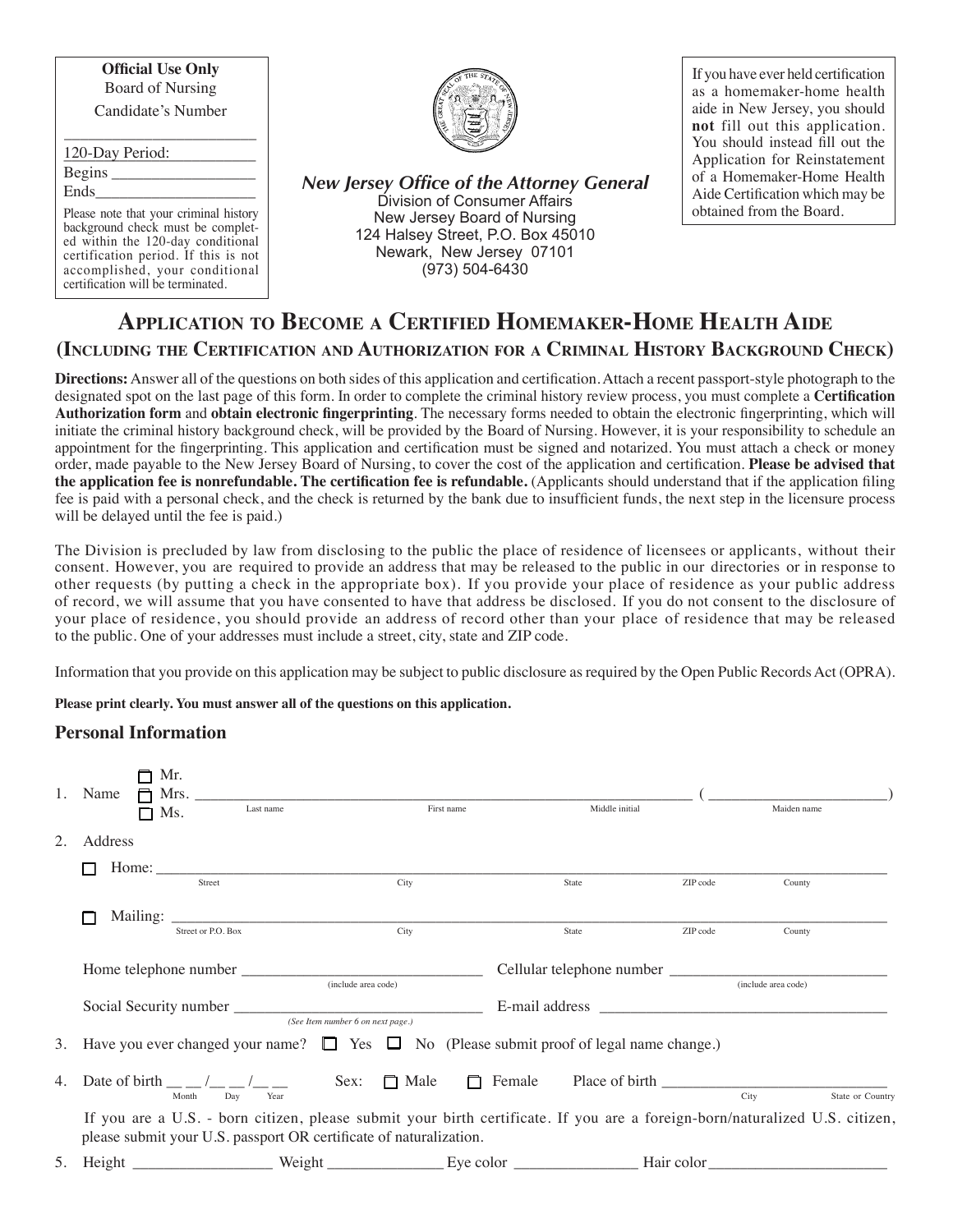#### 6. Social Security Number

You **must** provide your Social Security number to the Board or Committee. Failure to do so will result in denial/nonrenewal of licensure or certification.

\*Social Security Number: \_\_\_\_\_\_\_\_\_\_ -\_\_\_\_\_\_\_\_\_\_\_\_ - \_\_\_\_\_\_\_\_\_\_\_

\*Pursuant to N.J.S.A. 54:50-24 et seq. of the New Jersey taxation law, N.J.S.A. 2A:17-56.44e of the New Jersey Child Support Enforcement Law, Section 1128E(b)(2)A of the Social Security Act and 45 C.F.R. 60.7,60.8 and 60.9, the Board or Committee is required to obtain your Social Security number. Pursuant to these authorities, the Board or Committee is also obligated to provide your Social Security number to:

- a. the Director of Taxation to assist in the administration and enforcement of any tax law, including for the purpose of reviewing compliance with State tax law and updating and correcting tax records;
- b. the Probation Division or any other agency responsible for child support enforcement, upon request; and
- c. the National Practitioner Data Bank and the H.I.P. Data Bank, when reporting adverse actions relating to health care professionals.

#### 7. Citizenship / Immigration Status

Federal law limits the issuance or renewal of professional or occupational licenses or certificates to U.S. citizens or qualified aliens. To comply with this federal law, check the appropriate box below which indicates your citizenship/immigration status. If you are not a U.S. citizen, attach a copy of your alien registration card (front and back) or other documentation issued by the office of U.S. Citizenship and Immigration Services (USCIS).

- $\Box$  U.S. citizen
- $\Box$  Alien lawfully admitted for permanent residence in U.S.
- $\Box$  Other immigration status

Questions about your immigration status and whether or not it is a qualifying status under federal law should be directed to the USCIS at: 1-800-375-5283.

#### 8. Student Loan

Are you in default in regard to any student loan obligation(s)?  $\Box$  Yes  $\Box$  No

If "Yes," you must obtain documentary evidence that you have reached an arrangement with the bank or with the entity that issued your student loan, for the eventual repayment of the loan. You will not be able to obtain a license or certificate unless you provide the required documents concerning the plan for repayment of your student loan.

#### 9. Child Support

Please certify, under penalty of perjury, the following:

| a. Do you currently have a child-support obligation?                                                                | Yes        | $\Box$ No      |
|---------------------------------------------------------------------------------------------------------------------|------------|----------------|
| (1) If "Yes," are you in arrears in payment of said obligation?                                                     | $\Box$ Yes | N <sub>0</sub> |
| (2) If "Yes," does the arrearage match or exceed the total amount payable for the past six months? $\square$ Yes    |            | $\Box$ No      |
| b. Have you failed to provide any court-ordered health insurance coverage during the past six months? $\square$ Yes |            | $\Box$ No      |
| c. Have you failed to respond to a subpoena relating to either a paternity or child-support proceeding?             | Yes<br>L.  | $\Box$ No      |
| d. Are you the subject of a child-support-related arrest warrant?                                                   | Yes        | N <sub>0</sub> |
|                                                                                                                     |            |                |

In accordance with N.J.S.A. 2A:17-56.44d, an answer of "Yes" to any of the questions a(1) through d will result in a denial of licensure or certification. Furthermore, any false certification of the above may subject you to a penalty, including, but not limited to, immediate revocation or suspension of licensure or certification.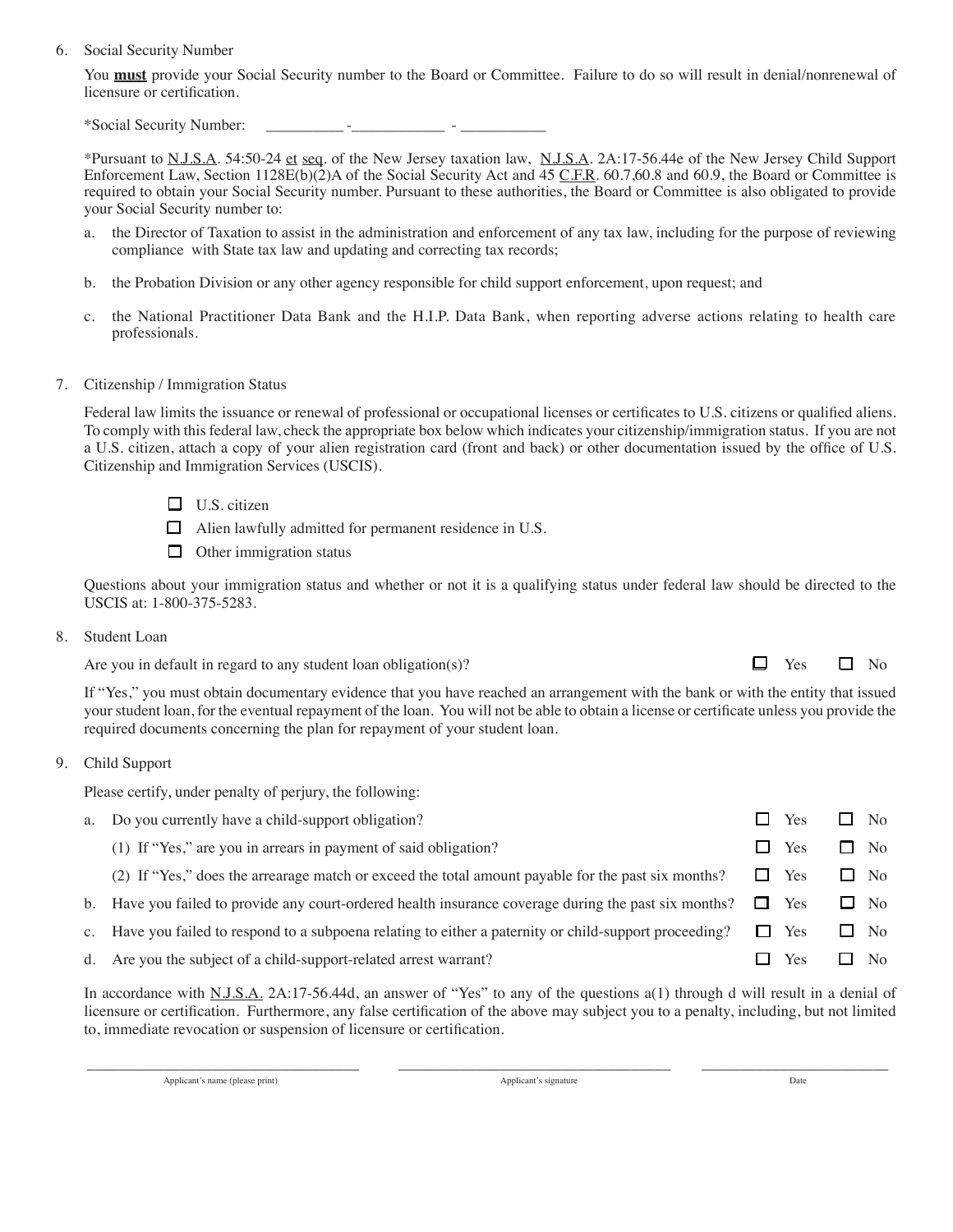### 10. Medical Conditions Questions

Questions **a** through **f** pertain to medical conditions and use of chemical substances. Please read the definitions carefully. Your responses will be treated confidentially and retained separately. Please be aware that you have the right to elect not to answer those portions of the following questions which inquire as to the illegal use of controlled dangerous substances or activity if you have reasonable cause to believe that answering may expose you to the possibility of criminal prosecution. In that event, you may assert the Fifth Amendment privilege against self-incrimination. Any claim of Fifth Amendment privilege must be made in good faith. If you choose to assert the Fifth Amendment, you must do so in writing. You must fully respond to all other questions on the application. Your application for licensure will be processed if you claim the Fifth Amendment privilege against self-incrimination. You should be aware, however, that you may later be directed by the Attorney General to answer a question that you have refused to answer on the basis of the Fifth Amendment, provided that the Attorney General first grants you immunity afforded by statutory law. (N.J.S.A. 45:1-20.)

## **"Ability to practice as a certified homemaker-home health aide"** is to be construed to include all of the following:

- a. The cognitive capacity to exercise reasonable homemaker-home health care judgments and to learn and keep abreast of professional developments; and
- b. The ability to communicate those judgments and related information to patients and other interested parties, with or without the use of aids or devices, such as voice amplifiers; and
- c. The physical capability to perform the duties of a homemaker-home health aide with or without the use of aids or devices, such as corrective lenses or hearing aids.

**"Medical Condition"** includes physiological, mental or psychological conditions or disorders, such as, but not limited to orthopedic, visual, speech and hearing impairments, cerebral palsy, epilepsy, muscular dystrophy, multiple sclerosis, cancer, heart disease, diabetes, mental retardation, emotional or mental illness, specific learning disabilities, H.I.V. disease, tuberculosis, drug addiction and alcoholism.

**"Chemical substance"** is to be construed to include alcohol, drugs or medications, including those taken pursuant to a valid prescription for legitimate medical purposes and in accordance with the prescriber's direction, as well as those used illegally.

**"Currently"** does not mean on the day of, or even in the weeks or months preceding the completion of this application. Rather, it means recently enough so that the use of drugs may have an ongoing impact on one's functioning as a licensee, or within the previous two years.

**"Illegal use of controlled dangerous substance"** means the use of a controlled dangerous substance obtained illegally (e.g. heroin or cocaine) as well as the use of controlled dangerous substances which are not obtained pursuant to a valid prescription or not taken in accordance with the directions of a licensed health care practitioner.

- a. Do you have a medical condition which in any way impairs or limits your ability to practice your profession with reasonable skill and safety?  $\Box$  Yes  $\Box$  No
- b. Are the limitations or impairments caused by your medical condition reduced or ameliorated because you receive ongoing treatment (with or without medications) or participate in a monitoring program\*\*?

 $\Box$  Yes  $\Box$  No  $\Box$  Not applicable

- c. Are the limitations or impairments caused by your medical condition reduced or ameliorated because of the field of practice, the setting or manner in which you have chosen to practice?  $\Box$  Yes  $\Box$  No  $\Box$  Not applicable
- d. Does your use of chemical substance(s) in any way impair or limit your ability to practice your profession with reasonable skill and safety?  $\Box$  Yes  $\Box$  No  $\Box$  Not applicable
- e. Have you ever been diagnosed as having or have you ever been treated for pedophilia, exhibitionism or voyeurism?  $\Box$  Yes  $\Box$  No
- f. Are you currently engaged in the illegal use of controlled dangerous substances? (Recall that "currently" is defined as "within the last two years.")  $\Box$  Yes  $\Box$  No

If you answered "Yes" to question f, are you currently participating in a supervised rehabilitation program or professional assistance program which monitors you in order to assure that you are not engaging in the illegal use of controlled dangerous substances?  $\Box$  Yes  $\Box$  No

If you receive such ongoing treatment or participate in such a monitoring program, the Board will make an individualized assessment of the nature, the severity and the duration of the risks associated with an ongoing medical condition so as to determine whether an unrestricted license or certificate should be issued, whether conditions should be imposed or whether you are not eligible for licensure or certification.

\_\_\_\_\_\_\_\_\_\_\_\_\_\_\_\_\_\_\_\_\_\_\_\_\_\_\_\_\_\_\_\_\_\_\_\_\_\_\_\_\_\_\_\_\_\_\_\_\_\_\_\_ \_\_\_\_\_\_\_\_\_\_\_\_\_\_\_\_\_\_\_\_\_\_\_\_\_\_\_\_\_\_\_\_\_\_\_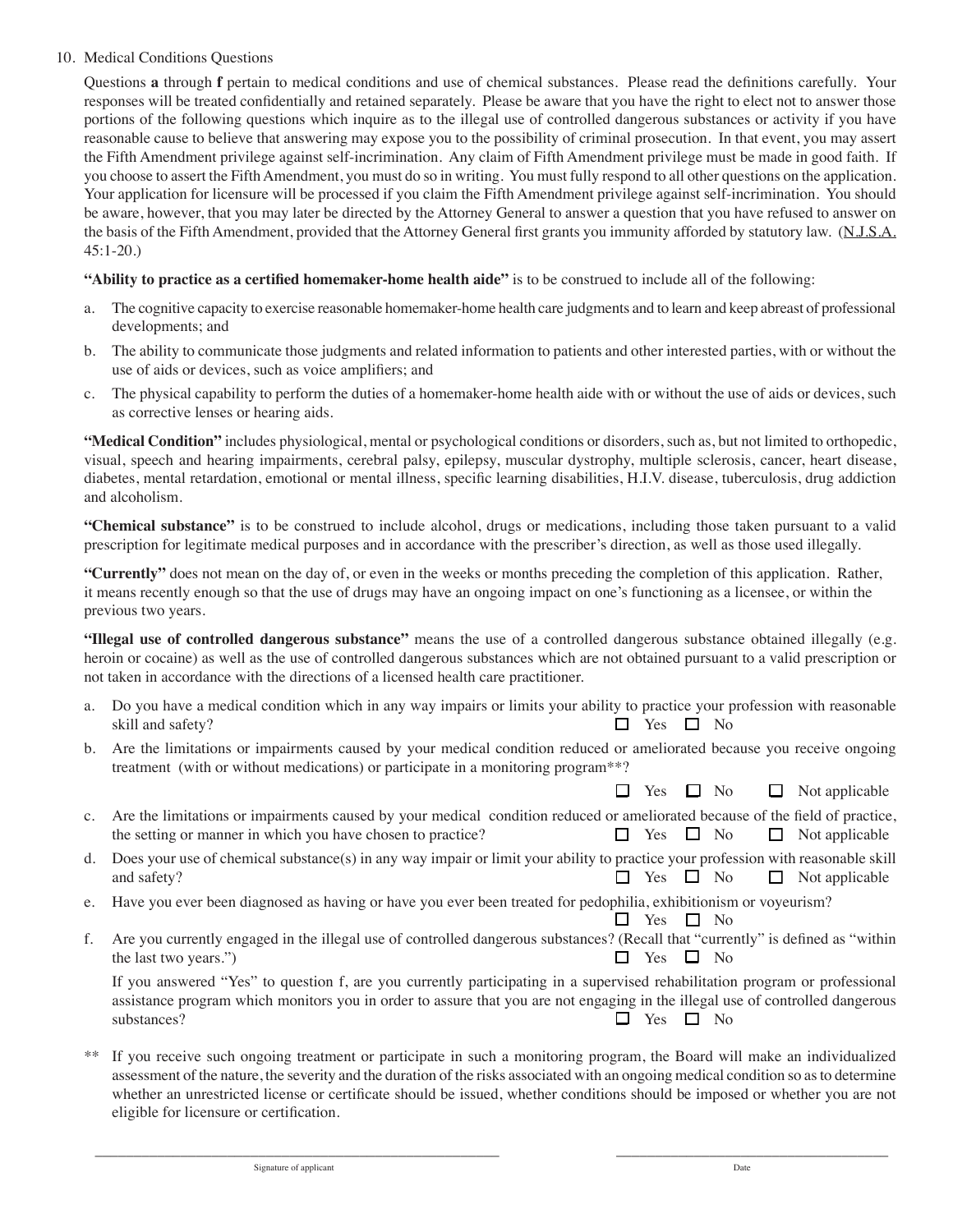| 11. Which of the following provided your training as a homemaker-home health aide?<br>$\Box$ Home Health Care Agency or Firm $\Box$ School                                                                                                                                                                                                                                                                                                                                                                                                                                                                                                                                                                                                                                                                                                                                                                                                         |                     |                            |          |        |
|----------------------------------------------------------------------------------------------------------------------------------------------------------------------------------------------------------------------------------------------------------------------------------------------------------------------------------------------------------------------------------------------------------------------------------------------------------------------------------------------------------------------------------------------------------------------------------------------------------------------------------------------------------------------------------------------------------------------------------------------------------------------------------------------------------------------------------------------------------------------------------------------------------------------------------------------------|---------------------|----------------------------|----------|--------|
| Date course began $\frac{1}{\frac{1}{\text{Month}}}$ / $\frac{1}{\text{Year}}$ Date course completed $\frac{1}{\frac{1}{\text{Month}}}$ / $\frac{1}{\frac{1}{\text{Month}}}$                                                                                                                                                                                                                                                                                                                                                                                                                                                                                                                                                                                                                                                                                                                                                                       |                     |                            |          |        |
| 12. If a Home Health Care Agency or Firm provided your training, please complete the following:                                                                                                                                                                                                                                                                                                                                                                                                                                                                                                                                                                                                                                                                                                                                                                                                                                                    |                     |                            |          |        |
|                                                                                                                                                                                                                                                                                                                                                                                                                                                                                                                                                                                                                                                                                                                                                                                                                                                                                                                                                    |                     |                            |          |        |
| Address $\frac{1}{\sqrt{1-\frac{1}{2}}\sqrt{1-\frac{1}{2}}\sqrt{1-\frac{1}{2}}\sqrt{1-\frac{1}{2}}}}$                                                                                                                                                                                                                                                                                                                                                                                                                                                                                                                                                                                                                                                                                                                                                                                                                                              |                     |                            |          |        |
| 13. If a school provided your training, please complete the following:                                                                                                                                                                                                                                                                                                                                                                                                                                                                                                                                                                                                                                                                                                                                                                                                                                                                             |                     | State                      | ZIP code | County |
|                                                                                                                                                                                                                                                                                                                                                                                                                                                                                                                                                                                                                                                                                                                                                                                                                                                                                                                                                    |                     |                            |          |        |
|                                                                                                                                                                                                                                                                                                                                                                                                                                                                                                                                                                                                                                                                                                                                                                                                                                                                                                                                                    |                     |                            |          |        |
| Street                                                                                                                                                                                                                                                                                                                                                                                                                                                                                                                                                                                                                                                                                                                                                                                                                                                                                                                                             | City                | State                      | ZIP code | County |
| 14. Please provide the name, address, and telephone number of the agency or health care service firm who will employ you<br>in New Jersey.                                                                                                                                                                                                                                                                                                                                                                                                                                                                                                                                                                                                                                                                                                                                                                                                         |                     |                            |          |        |
|                                                                                                                                                                                                                                                                                                                                                                                                                                                                                                                                                                                                                                                                                                                                                                                                                                                                                                                                                    |                     |                            |          |        |
| Address Street City                                                                                                                                                                                                                                                                                                                                                                                                                                                                                                                                                                                                                                                                                                                                                                                                                                                                                                                                | City                | State                      | ZIP code | County |
| Telephone number                                                                                                                                                                                                                                                                                                                                                                                                                                                                                                                                                                                                                                                                                                                                                                                                                                                                                                                                   |                     |                            |          |        |
|                                                                                                                                                                                                                                                                                                                                                                                                                                                                                                                                                                                                                                                                                                                                                                                                                                                                                                                                                    | (include area code) |                            |          |        |
| A person shall be disqualified from certification if that person's criminal history record background check reveals a record for<br>conviction of any of the following crimes or offenses. (If you are not sure which crimes are considered disqualifying offenses, please<br>see the attachment entitled "Disqualifying Crimes".)                                                                                                                                                                                                                                                                                                                                                                                                                                                                                                                                                                                                                 |                     | <b>CRIMES AND OFFENSES</b> |          |        |
| (1) In New Jersey, any crime or disorderly persons offense:<br>(a) involving danger to the person, meaning those crimes and disorderly persons offenses set forth in N.J.S.2C:11-1et seq.; N.J.S.2C:12-<br>1et seq., N.J.S.2C:13-1et seq., N.J.S.2C:14-1et seq., or N.J.S.2C:15-1et seq.; or<br>(b) against the family, children, or incompetents, meaning those crimes and disorderly persons offenses set forth in N.J.S.2C:24-1et<br>$seq$ ; or<br>(c) involving theft as set forth in $N.J.S.2C:20-1$ et seq.; or<br>(d) involving any controlled dangerous substance or controlled substance analog as set forth in Chapter 35 of Title 2C of the<br>New Jersey Statutes except paragraph (4) of subsection a of N.J.S.2C:35-10.<br>(2) In any other state or jurisdiction, of conduct which, if committed in New Jersey, would constitute any of the crimes or<br>disorderly persons offenses described in paragraph (1) of this subsection. |                     |                            |          |        |
| 15. Check only one box:                                                                                                                                                                                                                                                                                                                                                                                                                                                                                                                                                                                                                                                                                                                                                                                                                                                                                                                            |                     |                            |          |        |

15. Check **only one** box:

 $\Box$  I have **no record of conviction** for **any** of the disqualifying crimes or offenses identified above.

 $\Box$  I have been convicted of one or more of the disqualifying crimes or offenses identified above.

**Every disqualifying conviction on record must be disclosed.** True copies of each judgment of conviction, sentencing order and termination of probation order, if applicable, **must** be submitted with this form. Any documents (including employer or supervisor letters of reference, if applicable) which present clear and convincing evidence of rehabilitation **must** be submitted with this form. **Failure to disclose a disqualifying conviction may result in automatic termination of your current employment, denial of an initial or renewal application as a homemakerhome health aide, revocation of certification or conditional certification and/or a fine of up to \$1,000.**

**Note:** Copies of judgments, sentencing and termination of probation orders may be obtained from the clerk of the county where those orders, disposing of the conviction, were issued and filed.

**Your continuing responsibility to disclose convictions for disqualifying crimes/offenses**: You **must** notify the New Jersey Board of Nursing within no more than five (5) business days if you are convicted of any of the disqualifying crimes or offenses identified above after this form has left your hands. Failure to do so may result in **automatic termination of your current employment, denial of an initial or renewal application for certification, revocation of your certification or conditional certification as a homemaker-home health aide and/or a fine of up to \$1,000.**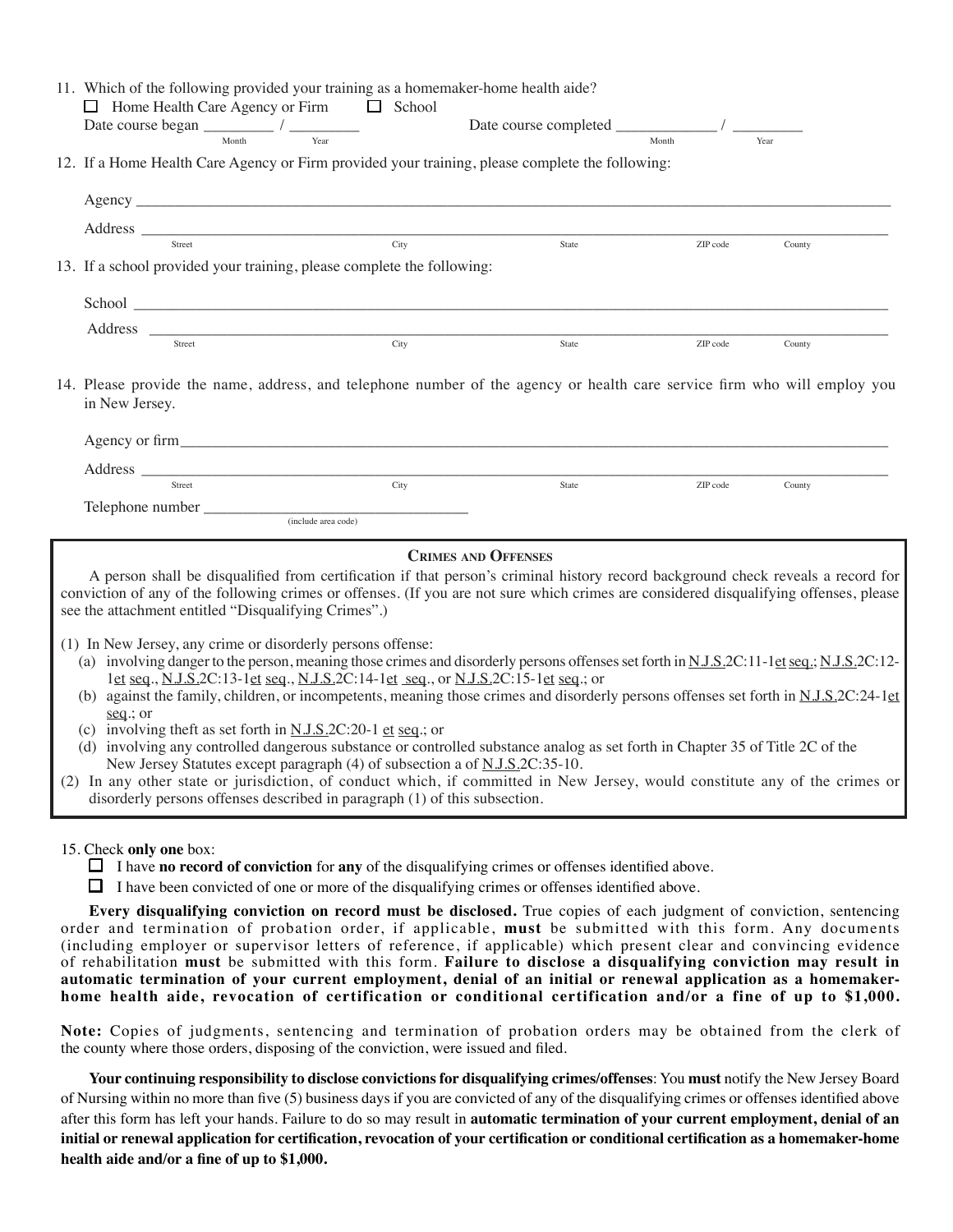16. Do you currently hold, or have you ever held, a professional license or certificate of **any** kind in New Jersey, any other state, the District of Columbia or in any other jurisdiction?  $\Box$  Yes  $\Box$  No

If "Yes," for each license or certificate held, provide the date(s) held and the number(s). If the license or certificate was issued under a different name, please proivde that name.

|                                                                         | Last name | First name                                                                                                                                                                                                                                                                  | Middle initial             |
|-------------------------------------------------------------------------|-----------|-----------------------------------------------------------------------------------------------------------------------------------------------------------------------------------------------------------------------------------------------------------------------------|----------------------------|
| Type of license or certificate                                          | Number    | State or jurisdiction that issued the license or certificate                                                                                                                                                                                                                | Date issued/expired        |
| Type of license or certificate                                          | Number    | State or jurisdiction that issued the license or certificate                                                                                                                                                                                                                | Date issued/expired        |
| Type of license or certificate                                          | Number    | State or jurisdiction that issued the license or certificate                                                                                                                                                                                                                | Date issued/expired        |
| Type of license or certificate                                          | Number    | State or jurisdiction that issued the license or certificate                                                                                                                                                                                                                | Date issued/expired        |
| Type of license or certificate                                          | Number    | State or jurisdiction that issued the license or certificate                                                                                                                                                                                                                | Date issued/expired        |
| state, the District of Columbia or in any other jurisdiction?           |           | 17. Have you ever been disciplined or denied a professional or occupational license or certificate of any kind in New Jersey, any other                                                                                                                                     | Yes<br>N <sub>o</sub>      |
| any other state, the District of Columbia or in any other jurisdiction? |           | 18. Have you ever had a professional or occupational license or certificate of any type suspended, revoked or surrendered in New Jersey,                                                                                                                                    | Yes<br>П<br>N <sub>o</sub> |
|                                                                         |           | 19. Has any action (including the assessment of fines or other penalties) ever been taken against your professional or occupational practice<br>by any agency or certification board in New Jersey, any other state, the District of Columbia or in any other jurisdiction? |                            |

| 20. Have you ever been named as a defendant in any litigation related to any practice as a homemaker-home health aide, nurse or other |
|---------------------------------------------------------------------------------------------------------------------------------------|
| professional or occupational practice in New Jersey, any other state, the District of Columbia or in any other jurisdiction?          |

 $\Box$  Yes  $\Box$  No

|                                                                                                                                                                                                                                               | $\Box$ Yes | $\Box$ No |
|-----------------------------------------------------------------------------------------------------------------------------------------------------------------------------------------------------------------------------------------------|------------|-----------|
| 21. Are you aware of any investigation pending against a professional or occupational license or certificate issued to you by a certification<br>board in New Jersey, any other state, the District of Columbia or in any other jurisdiction? | $\Box$ Yes | $\Box$ No |

- 22. Are there any criminal charges now pending against you in New Jersey, any other state, the District of Columbia or in any other jurisdiction?  $\Box$  Yes  $\Box$  No
- 23. Have you ever been sanctioned by or is any action pending before any employer, association, society, or other professional group related to the practice of home health care, nursing or other professional practice in New Jersey, any other state, the District of Columbia or in any other jurisdiction?  $\Box$  Yes  $\Box$  No

If the answer to any of the above questions, numbers 17 through 23, is "Yes," provide a complete explanation of the circumstances leading to the action, and any supporting documentation, on separate sheets of paper.

## **You must immediately inform the New Jersey Board of Nursing in writing of any address change. Name change requires the submission of legal documentation.**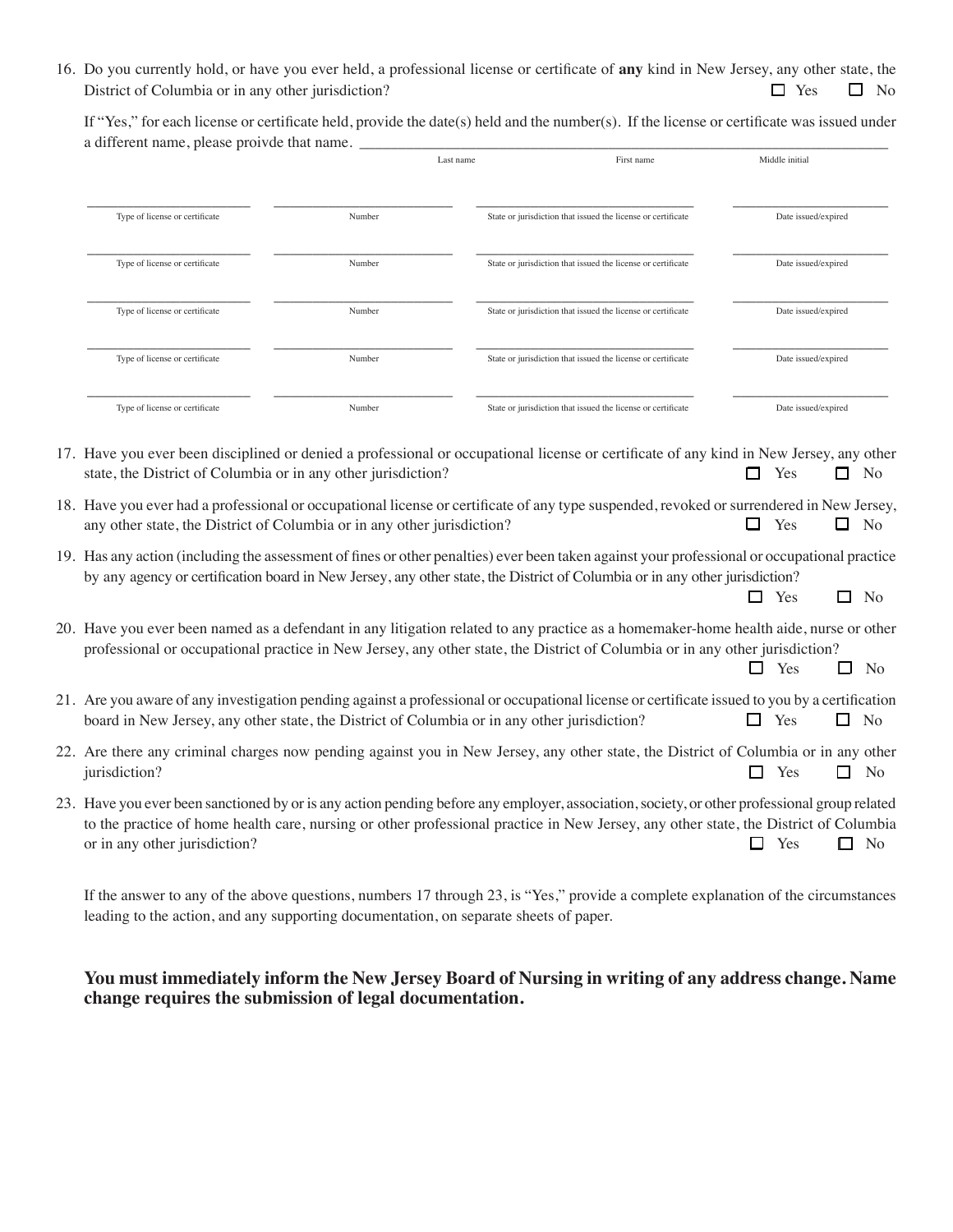#### **Sign your name directly on the front of the photograph.**

Avoid covering the features of the photograph.

The photograph provided must be a recent one having been taken no more than six months prior to the submission of the application.

Please paste a clear, 2" x 2" passport-style photograph of your head and shoulders here. The background must be white, your features clear cut, and your face must be at least one-inch long. Do not use staples or tape to attach the photograph.

## **AFFIDAVIT**

Please identify any person other than the applicant who helped to prepare this form:

| Name (print)                                                              | Date        | Signature                                                                                                                             |
|---------------------------------------------------------------------------|-------------|---------------------------------------------------------------------------------------------------------------------------------------|
| This affidavit is to be executed by the applicant before a notary public: |             |                                                                                                                                       |
|                                                                           |             |                                                                                                                                       |
|                                                                           | $\sum_{ss}$ |                                                                                                                                       |
|                                                                           |             | . in making this application to the New Jersey Board of Nursing for certification                                                     |
|                                                                           |             | or licensure under the provisions of Title 45 of the General Statutes of New Jersey and the Rules of the New Jersey Board of Nursing. |

or licensure under the provisions of Title 45 of the General Statutes of New Jersey and the Rules of the New Jersey Board of Nursing, swear (or affirm) that I am the applicant and that all information provided in connection with this application is true to the best of my knowledge and belief. I understand that any omissions, inaccuracies or failure to make full disclosures may be deemed sufficient to deny certification or licensure or to withhold renewal of or suspend or revoke a certificate or license issued by the Board.

I further swear (or affirm) that I have read N.J.S.A. 45:11-23 et seq., together with the Rules and Regulations of the New Jersey Board of Nursing, N.J.A.C. 13:37-1.1 through 14.15, and fully understand that in receiving certification or licensure from the Board, I bind myself to be governed by them.

Furthermore, I voluntarily consent to a thorough investigation of my present and past employment and other activities for the purpose of verifying my qualifications for certification or licensure. I further authorize all institutions, employers, agencies and all governmental agencies and instrumentalities (local, state, federal or foreign) to release any information, files or records requested by the Board.

\_\_\_\_\_\_\_\_\_\_\_\_\_\_\_\_\_\_\_\_\_\_\_\_\_\_\_\_\_\_\_\_\_\_\_\_\_\_\_\_\_\_\_\_\_\_\_\_ Signature of applicant Sworn and subscribed to before me this day of  $\frac{1}{\text{Month}}$ ,  $\frac{1}{\text{Year}}$ Month **Year \_\_\_\_\_\_\_\_\_\_\_\_\_\_\_\_\_\_\_\_\_\_\_\_\_\_\_\_\_\_\_\_\_\_\_\_\_\_\_\_\_\_\_\_\_\_\_\_** Name of Notary Public (please print)

\_\_\_\_\_\_\_\_\_\_\_\_\_\_\_\_\_\_\_\_\_\_\_\_\_\_\_\_\_\_\_\_\_\_\_\_\_\_\_\_\_\_\_\_\_\_\_\_ Signature of Notary Public



Official Use Only - Do Not Write Below The Line

| Candidate number   |  |
|--------------------|--|
| Certificate number |  |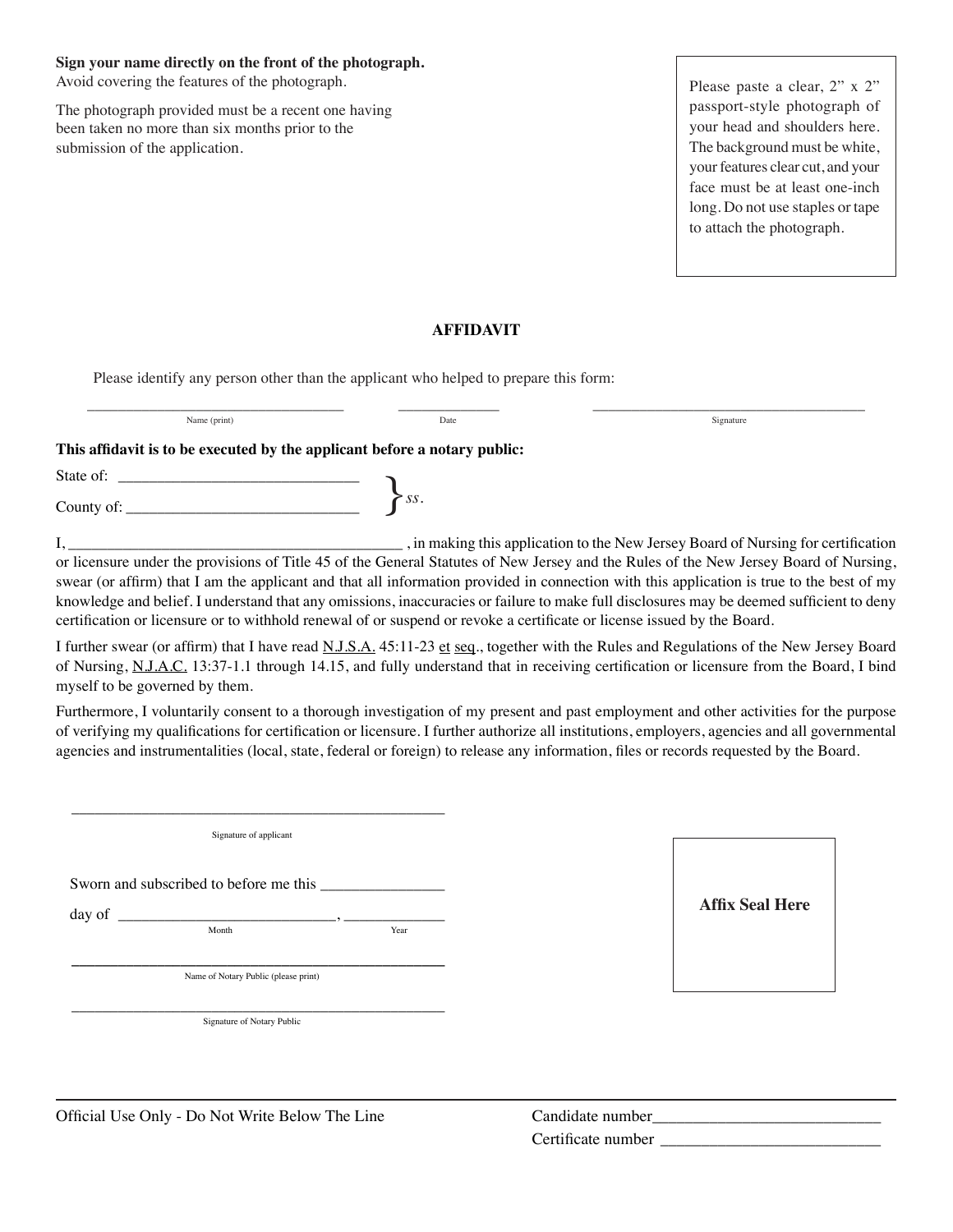## **Disqualifying Crimes Crimes Set Forth In N.J.S. 2C That Disqualify An Applicant Pursuant To N.J.S. 45:11-24.3**

- (1) In New Jersey, any crime or disorderly persons offense:
	- (a) involving danger to the person, meaning those crimes and disorderly persons offenses set forth in N.J.S. 2C:11-1 et seq., N.J.S. 2C:12-1 et seq., N.J.S. 2C:13-1 et seq., or 2C:14-1 et seq., N.J.S. 2C:15-1 et seq.; or
	- (b) against the family, children or incompetents, meaning those crimes and disorderly persons offenses set forth in <u>N.J.S</u>. 2C:24-1 et seq.; or
	- (c) involving theft as set forth in chapter 20 of Title 2C of the New Jersey Statutes; or
	- (d) involving any controlled dangerous substance or controlled substance analog as set forth in chapter 35 of Title 2C of the New Jersey Statutes except paragraph (4) of subsection a of N.J.S. 2C:35-10.
- (2) In any other state jurisdiction, of conduct which, if committed in New Jersey, would constitute any of the crimes or disorderly persons offenses described above in paragraph (1) of this section.

| N.J.S. 2C:11-1  | <b>Bodily Injury</b>                                             |
|-----------------|------------------------------------------------------------------|
| N.J.S. 2C:11-2  | Criminal Homicide                                                |
| N.J.S. 2C:11-3  | Murder                                                           |
| N.J.S. 2C:11-4  | Manslaughter                                                     |
| N.J.S. 2C:11-5  | Death by Auto or Vessel                                          |
| N.J.S. 2C:11-6  | Aiding Suicide                                                   |
|                 | <u>N.J.S. 2C:12</u>                                              |
| N.J.S. 2C:12-1  | Assault                                                          |
| N.J.S. 2C:12-2  | Recklessly Endangering Another Person                            |
| N.J.S. 2C:12-3  | <b>Terroristic Threats</b>                                       |
| N.J.S. 2C:12-10 | Stalking                                                         |
|                 | <u>N.J.S. 2C:13</u>                                              |
| N.J.S. 2C:13-1  | Kidnapping                                                       |
| N.J.S. 2C:13-2  | <b>Criminal Restraint</b>                                        |
| N.J.S. 2C:13-3  | False Imprisonment                                               |
| N.J.S. 2C:13-4  | <b>Interference With Custody</b>                                 |
| N.J.S. 2C:13-5  | <b>Criminal Coercion</b>                                         |
| N.J.S. 2C:13-6  | Enticing Child Into Motor Vehicle,<br>Structure or Isolated Area |
|                 |                                                                  |

## N.J.S. 2C:11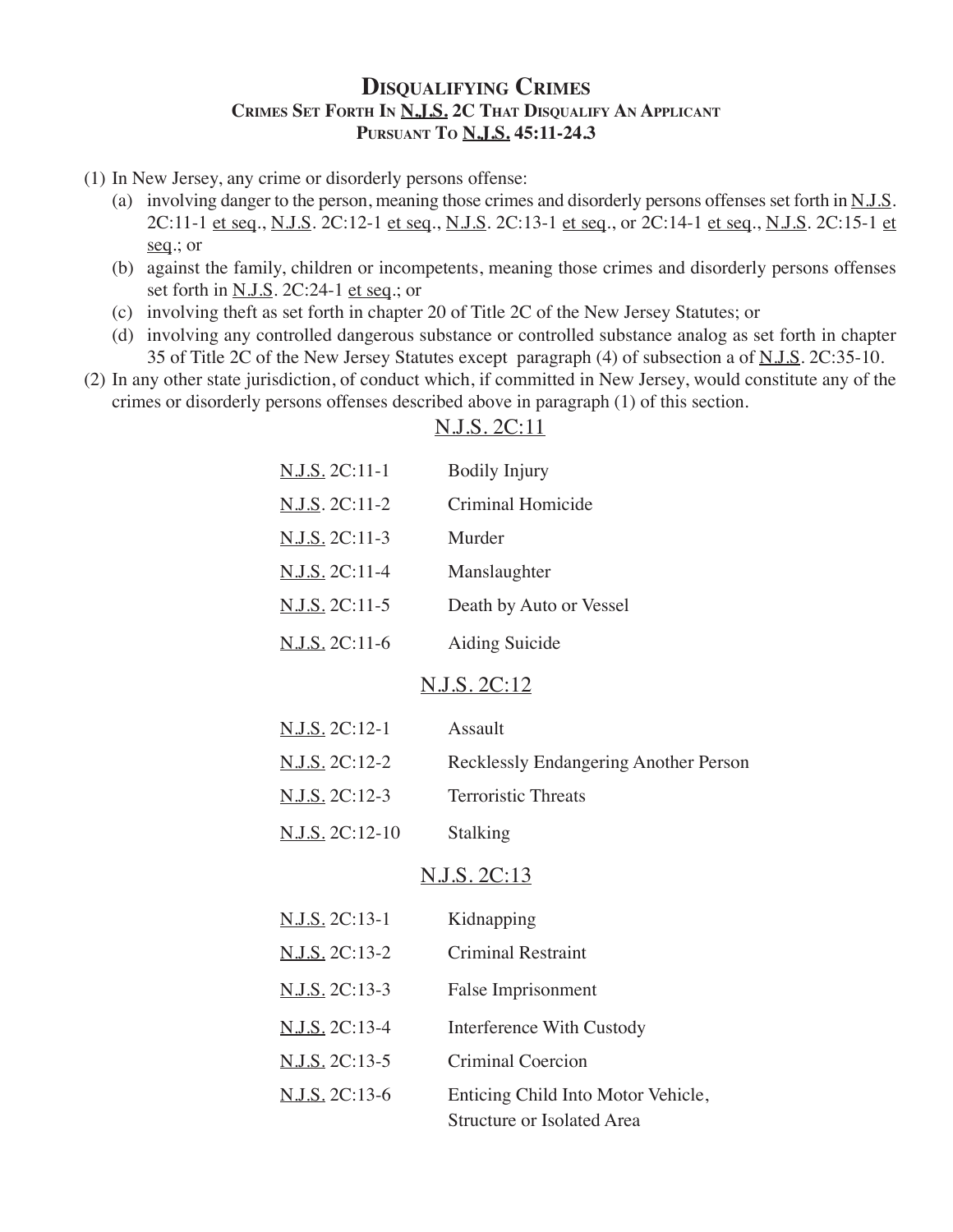# N.J.S. 2C:14

| <u>N.J.S.</u> 2C:14-2 | Sexual Assault          |
|-----------------------|-------------------------|
| N.J.S. 2C:14-3        | Criminal Sexual Contact |
| N.J.S. 2C:14-4        | Lewdness                |
|                       |                         |

# N.J.S. 2C:15

| N.J.S. 2C:15-1<br>Robbery |
|---------------------------|
|                           |

| N.J.S. 2C:15-2 | Carjacking |
|----------------|------------|
|----------------|------------|

# N.J.S. 2C:20

| N.J.S. 2C:20-2.1       | Automobile Theft                                                                                                                                                                                |
|------------------------|-------------------------------------------------------------------------------------------------------------------------------------------------------------------------------------------------|
| N.J.S. 2C:20-3         | Theft by Unlawful Taking or Disposition                                                                                                                                                         |
| N.J.S. 2C:20-4         | Theft by Deception                                                                                                                                                                              |
| N.J.S. 2C:20-5         | Theft by Extortion                                                                                                                                                                              |
| N.J.S. 2C:20-6         | Theft of Property Lost, Mislaid or<br>Delivered by Mistake                                                                                                                                      |
| <u>N.J.S.</u> 2C:20-7  | <b>Receiving Stolen Property</b>                                                                                                                                                                |
| N.J.S. 2C:20-7.1       | Fencing                                                                                                                                                                                         |
| N.J.S. 2C:20-8         | Theft of Services                                                                                                                                                                               |
| N.J.S. 2C:20-9         | Theft by Failure to Make Required<br>Disposition of Property Received                                                                                                                           |
| <u>N.J.S.</u> 2C:20-10 | Unlawful Taking of Means and Conveyance                                                                                                                                                         |
| N.J.S. 2C:20-11        | Shoplifting                                                                                                                                                                                     |
| N.J.S. 2C:20-13        | Library Materials, Purposeful Concealment, Prima Facie<br>Presumption                                                                                                                           |
| N.J.S. 2C:20-14        | Taking Person into Custody for Probable Cause for Belief<br>of Willfully Concealing Library Material; Arrest without<br>Warrant; Probable Cause for Belief of Theft; Immunity<br>from Liability |
| <u>N.J.S.</u> 2C:20-15 | Sign: Posting                                                                                                                                                                                   |
| N.J.S. 2C:20-16        | Maintaining Facility for Sale of Stolen<br>Automobiles or their Parts                                                                                                                           |
| <u>N.J.S.</u> 2C:20-17 | Employment of Juvenile to Commit Automobile Theft                                                                                                                                               |
| <u>N.J.S.</u> 2C:20-18 | Leader of Auto Theft Trafficking Network                                                                                                                                                        |
| N.J.S. 2C:20-25        | <b>Computer-Related Theft</b>                                                                                                                                                                   |
| N.J.S. 2C:20-26        | Property or Services of \$75,000 or More                                                                                                                                                        |
|                        |                                                                                                                                                                                                 |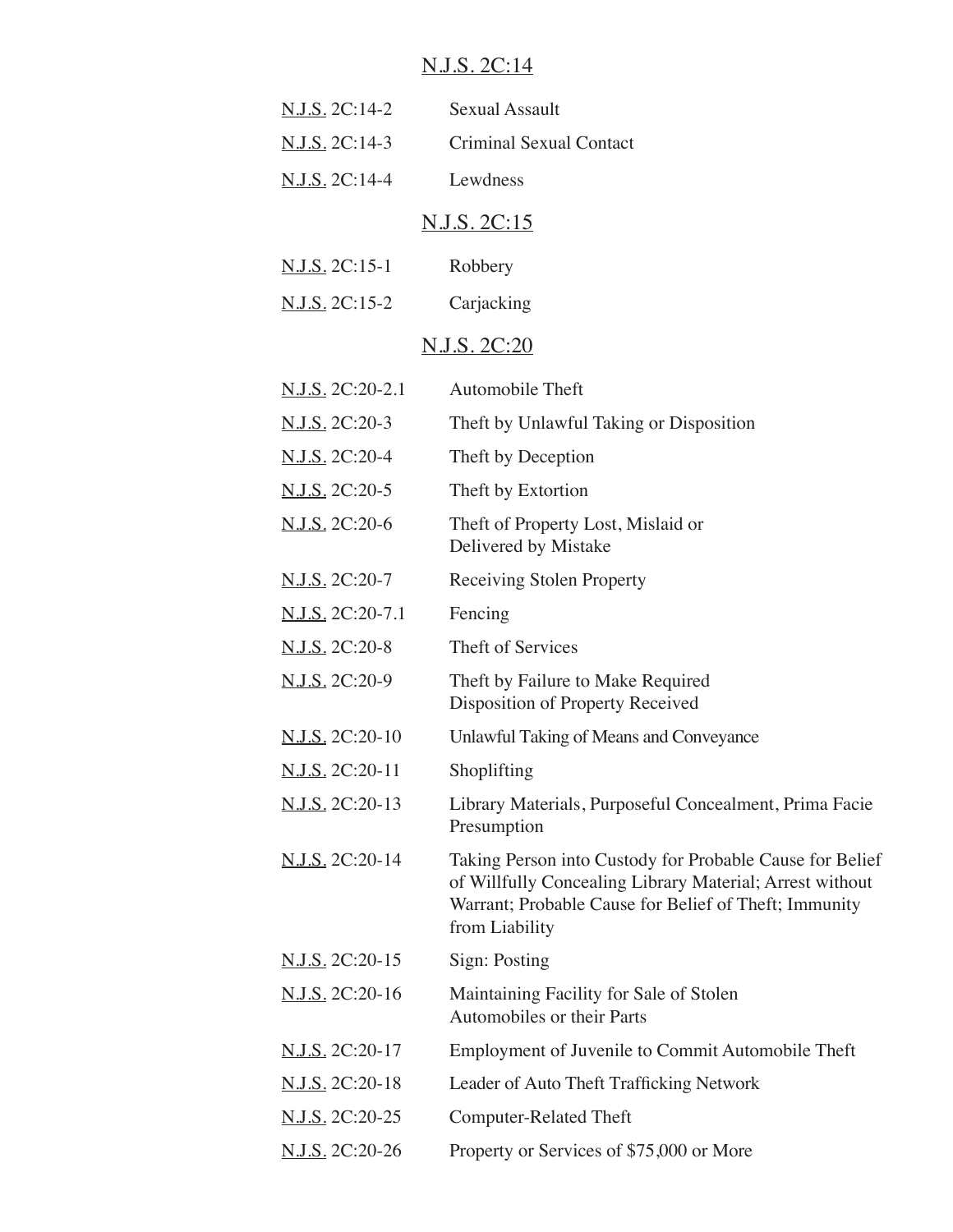| N.J.S. 2C:20-27 | Property or Services Between \$500 and \$75,000                                            |
|-----------------|--------------------------------------------------------------------------------------------|
| N.J.S. 2C:20-28 | Property or Services Between \$200 and \$500                                               |
| N.J.S. 2C:20-29 | Property or Services of \$200 or less                                                      |
| N.J.S. 2C:20-30 | Damage or Wrongful Access to Computer System                                               |
| N.J.S. 2C:20-31 | Disclosure of Data from Wrongful Access                                                    |
| N.J.S. 2C:20-32 | Wrongful Access to Computer                                                                |
| N.J.S. 2C:20-33 | Copy or Alteration of Program or Software with Value of<br>\$1,000 or less                 |
| N.J.S. 2C:20-36 | Prohibited Transactions Involving Food Stamps, Coupons,<br>or ATP Cards of \$150 or More   |
| N.J.S. 2C:20-37 | Prohibited Transactions Involving Food Stamps, Coupons,<br>or ATP Cards of Less than \$150 |
|                 | N.J.S. 2C:24                                                                               |

| N.J.S. 2C:24-1                          | Bigamy                                                                                                                                                         |
|-----------------------------------------|----------------------------------------------------------------------------------------------------------------------------------------------------------------|
| <u>N.J.S.</u> 2C:24-4                   | Endangering Welfare of Children                                                                                                                                |
| N.J.S. 2C:24-5                          | Willful Non-Support                                                                                                                                            |
| N.J.S. 2C:24-6                          | <b>Unlawful Adoptions</b>                                                                                                                                      |
| N.J.S. 2C:24-7                          | Endangering the Welfare of an Incompetent Person                                                                                                               |
| N.J.S. 2C:24-8                          | Endangering the Welfare of Elderly or Disabled                                                                                                                 |
|                                         | N.J.S. 2C:35                                                                                                                                                   |
| <u>N.J.S.</u> 2C:35-3                   | Leader of Narcotics Trafficking Network                                                                                                                        |
| N.J.S. 2C:35-4                          | Maintaining or Operating a Controlled Dangerous Sub-<br>stance Production Facility                                                                             |
| N.J.S. 2C:35-5<br><u>N.J.S.</u> 2C:35-6 | Manufacturing, Distributing or Dispensing<br>Employing a Juvenile in a Drug Distribution Scheme                                                                |
| N.J.S. 2C:35-7                          | Distributing, Dispensing or Processing Controlled Danger-<br>ous Substance or Controlled Substance Analog on or within<br>1,000 feet of School Property or Bus |
| N.J.S. 2C:35-8                          | Distribution to Persons under age 18                                                                                                                           |
| <u>N.J.S.</u> 2C:35-9                   | <b>Strict Liability for Drug Induced Deaths</b>                                                                                                                |
| <u>N.J.S.</u> 2C:35-10                  | Possession, Use or Being Under the Influence, or Failure to<br>Make Lawful Disposition (except paragraph (4) of subsec-<br>$\frac{1}{2}$ (ion 9).              |
| N.J.S. 2C:35-11                         | Imitation Controlled Dangerous Substance; Distribution,<br>Possession, Manufacture, etc.                                                                       |